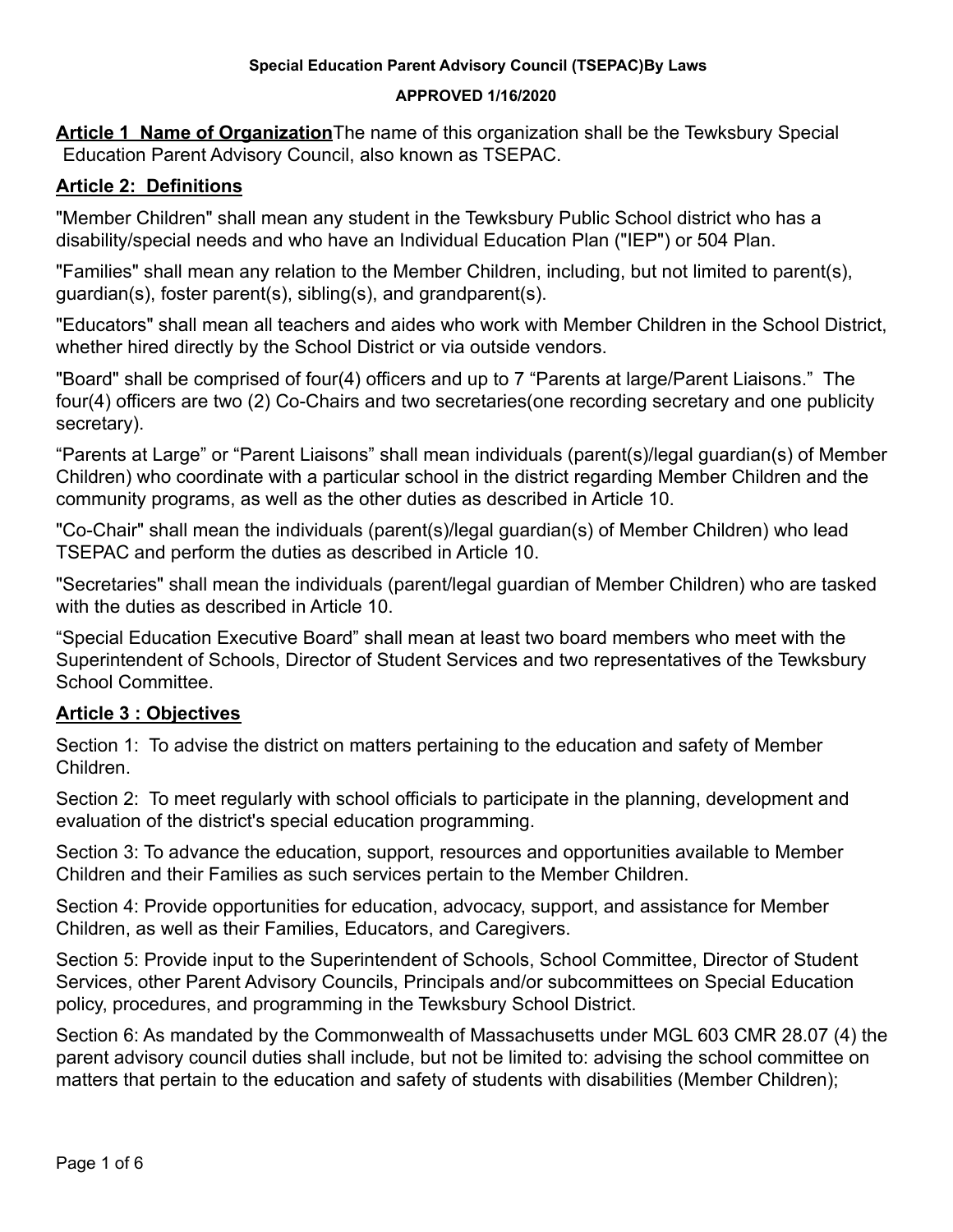#### **APPROVED 1/16/2020**

meeting regularly with school officials (including the Director of Student Services) to participate in the planning, development, and evaluation of the school committee's special education programs.

Section 7: Promote open and collaborative communication among members of TSEPAC, as well as with local, state and national organizations, councils and groups that support children with disabilities/special needs.

Section 8: Promote open and collaborative communication within the community to encourage understanding, acceptance, and inclusion of children with disabilities/special needs.

Section 9: Plan and promote programs and forums within the community (which includes all children enrolled in the Tewksbury Public School District) that raises (raise) awareness and encourages acceptance and inclusion of Member Children.

### **Article 4: Terms of General Membership**

General Membership shall be open to parent(s)/guardian(s) of Member Children and other interested parties. We invite and welcome all who are interested in becoming actively involved in the TSEPAC to attend our meetings and events. We encourage all participants to help promote the programs and forums which aim to benefit Member Children, their Families, Educators and Caregivers. We also encourage all participants to share any suggestions, ideas and information in an effort to continue to sustain open and collaborative communication between the TSEPAC, Tewksbury Special Education Department, School Committee, and Tewksbury Public School District.

## **Article 5 : Meetings**

Section 1: A general meeting is a public presentation and open discussion forum in which no quorum is necessary to meet. All TSEPAC meetings are subject to Open Meeting Laws. Meetings are held in public facilities and open to the public.

Section 2: A business meeting is a public meeting in which a quorum is necessary to conduct official TSEPAC business. A quorum is 50% plus one of the current elected officers. All TSEPAC meetings are subject to Open Meeting Laws. Meetings are held in public facilities and open to the public.

Section 3: At least two board members shall attend the Special Education Executive Committee meetings as scheduled during the year. Meetings can be scheduled at the request of any of the Executive Committee members.

Section 4: In addition to general meetings, the Board will meet when the Board deems necessary. All Board meetings will follow open meeting laws.

Section 5: During the May meeting, the newly elected Board shall take recommendations for the calendar of meetings for the following school year.

Section 6:The Director of Student Services (or designee) is encouraged to attend all TSEPAC meetings.

#### **Article 6: Minutes of Meetings**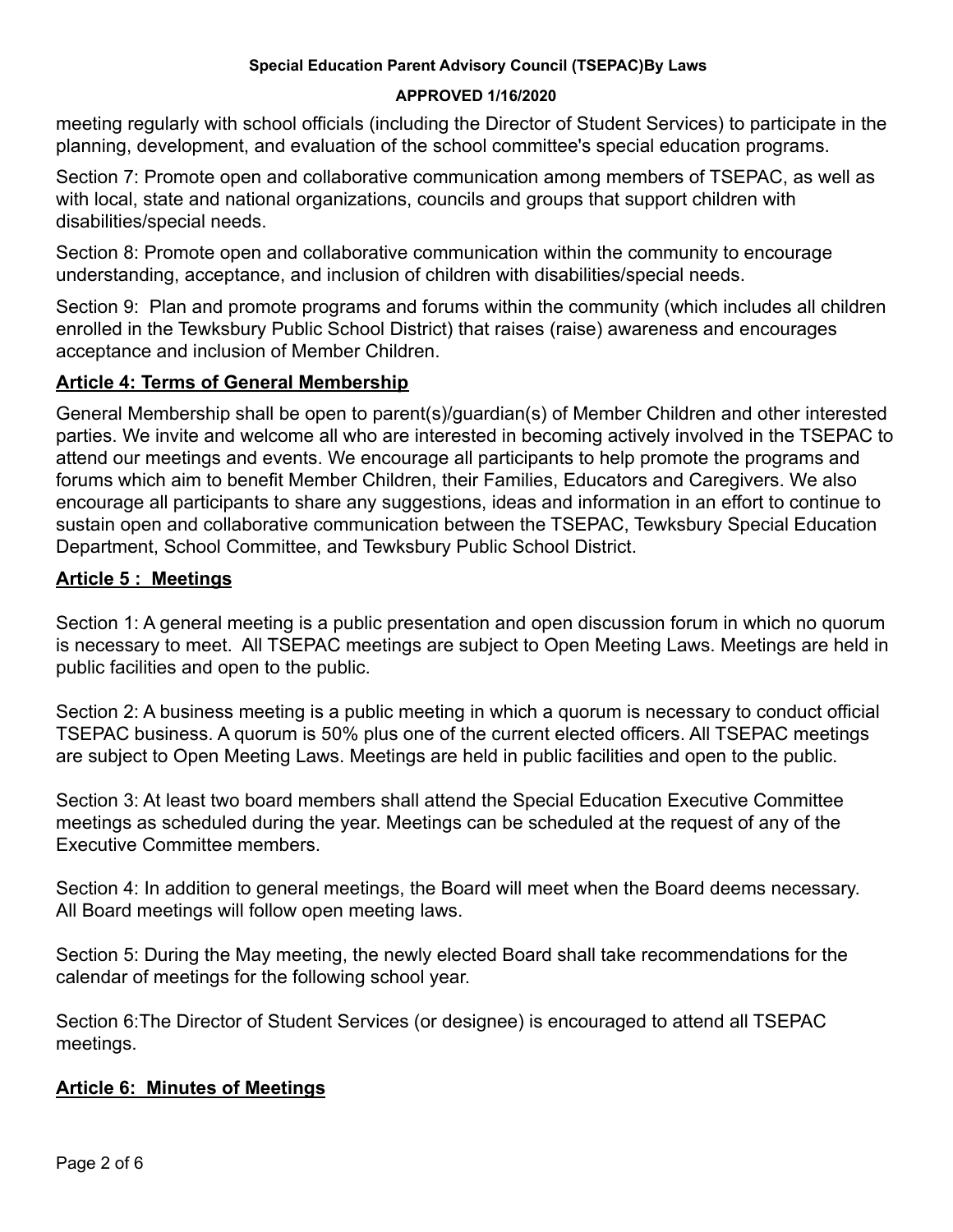#### **APPROVED 1/16/2020**

A record of all TSEPAC meetings shall be recorded in the form of handwritten or typed minutes, and shall be retained as a matter of public record. If, in the event that written minutes are unable to be kept at any meeting, minutes may be made in the form of either audio taping or videotaping and shall be archived. Notification of the intent to make audio or videotaping must be made to the Co-Chairs at the beginning of the meetings, as well as to those in attendance.

## **Article 7: Voting During Meetings**

Section 1: Voting is limited to individuals who are parent(s)/guardian(s) of Member Children who are in attendance at the TSEPAC meeting.

Section 2: Voting will be conducted by Motions. A Motion may only be brought by a voting member. To be successful, a Motion must be seconded by another voting member. After a Motion is seconded, all participating eligible voting members will be called to affirm the vote. A second call of all participating eligible voting members will be made to deny the vote. Simple majority of affirmative votes will confirm a Motion, or a majority of negative votes will deny a Motion. Tie votes will be tabled until the next meeting session and will be recalled for a revote.

## **Article 8: Elections**

Section 1: Elections shall be the first order of business during the May Meeting. Elections shall be decided by a simple majority vote of the voting membership in attendance at the meeting.

Section 2: If a member wishes to make a nomination for any Board position, they can do so in writing to the Board (via email addressed to the TSEPAC's general email address or by letter handed to a board member) no less than ten (10) days prior to the May election. The nomination must include the complete contact information (name, address, telephone number and email address) for the nominee in order to give the Co-Chair the ability to contact the nominee to determine whether he/she accepts or declines the nomination. The Co-Chair will report his/her findings at the May Election Meeting.

Section 3: During the May general meeting, the Co-Chair will coordinate all activities necessary to complete the election. At the meeting in which the election is held, the Co-Chair or designee will tally the nominations and announce nominees. Nominees, if present at the general meeting, will be asked to verbally accept or decline their nomination for the announced position. Nominees are not required to be present if they have already accepted the nomination with the Co-Chair prior to the May general meeting. After the nomination has either been confirmed by the Co-Chair, or accepted by the nominee, the Co-Chair or designee will prepare the voting ballots (in paper form). A ballot must be available to all voting members. Voting will then take place by a show of hands-

Section 4:New board members shall take office immediately following their election.

Section 5: After the elections, the school district will be informed, by the recording Secretary, of the results of the annual elections.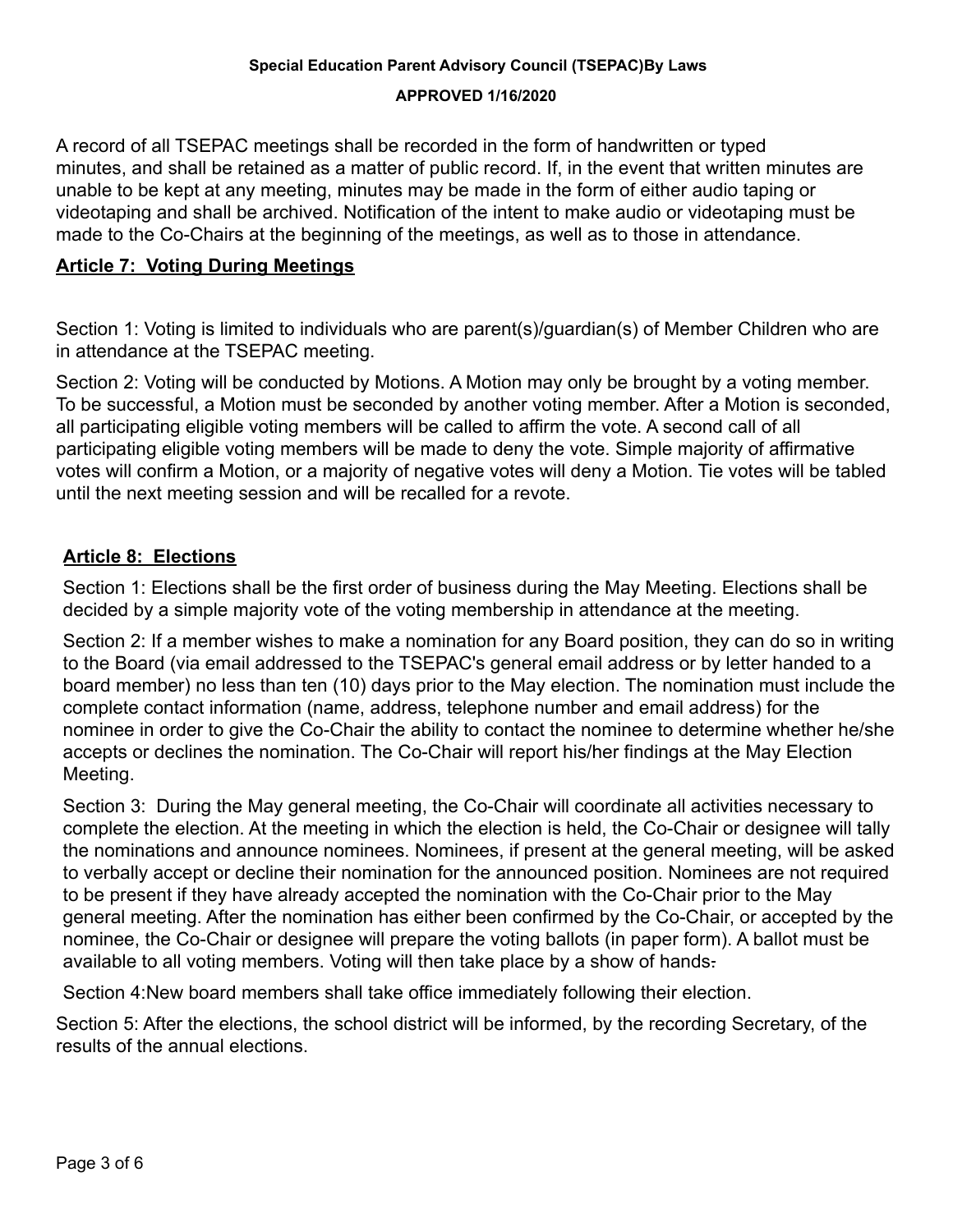#### **APPROVED 1/16/2020**

## **Article 9:Board**

Section 1:The Board shall consist of two (2) Co-Chairs, a recording Secretary, a publicity secretary and up to seven (7) Members at Large. All positions can be job-shared, i.e. a Co-Chair may take on the duties of a Secretary until the position has been filled, or two people can share duties of one job.

Section 2: Board Members of TSEPAC are elected by the voting membership and hold office for a one year term, unless re-elected to the same position during the May general meeting.

Section 3: At the end of the final term as a Board Member, that individual may then become a Parliamentarian, who shall only serve in the capacity as an advisor to the TSEPAC for the remainder of the school year.

Section 4: In the event that a position becomes vacant or remains vacant after the May general meeting, the Board shall run with a minimum of one officer until another general meeting, where a vote shall be taken to elect an individual to the current vacant position(s).The vacancy shall be posted immediately to the general public and nominations will be taken up to ten days prior to the next meeting. A vote will be taken at the next general meeting for someone to serve in this position for the remainder of the term. In the event that no nominations are put forth at the May General Meeting, the co-chairs can appoint an interim co-chair.

Section 5: The Board will have the authority to allocate specific fund distribution where a general distribution has been previously voted upon by voting members.

## **Article 10: Duties of Board Members**

Section l: The Co-Chairs will:

- Preside over and set the agenda for monthly TSEPAC and Board meetings and other meetings (e.g. subcommittee meetings) as needed.
- Act as representative at town wide PAC meetings, informational events, School Committee meetings and others as needed.
- Ensure that the TSEPAC is kept in compliance with the Open Meeting Law quidelines and regulations as required by the State and/or other agencies, in collaboration with the Recording Secretary.
- Update and maintain by-laws and other necessary documentation asrequired.
- Establish and maintain friendly and cooperative relations with local government officials.
- Recommend the organization of and monitor the function of all sub-committees.
- Act as liaisons (or delegate liaisons) to the Director of Student Services.
- Collaborate with the Special Education Department and other organizations which advocate on behalf of/for children with disabilities/special needs to present the mandatory yearly Basic Rights Workshop.
- Maintain communication with members and monitor TSEPAC email address.
- At least one co-chair shall attend executive committee meetings when scheduled.
- Will request of the School Committee Chair a yearly date, or more often if requested, to conduct presentations to the school committee regarding the activities of the TSEPAC

Section 2: The Recording Secretary will:

- Attend all TSEPAC meetings.
- Coordinate all board-approved communication between the TSEPAC and its membership.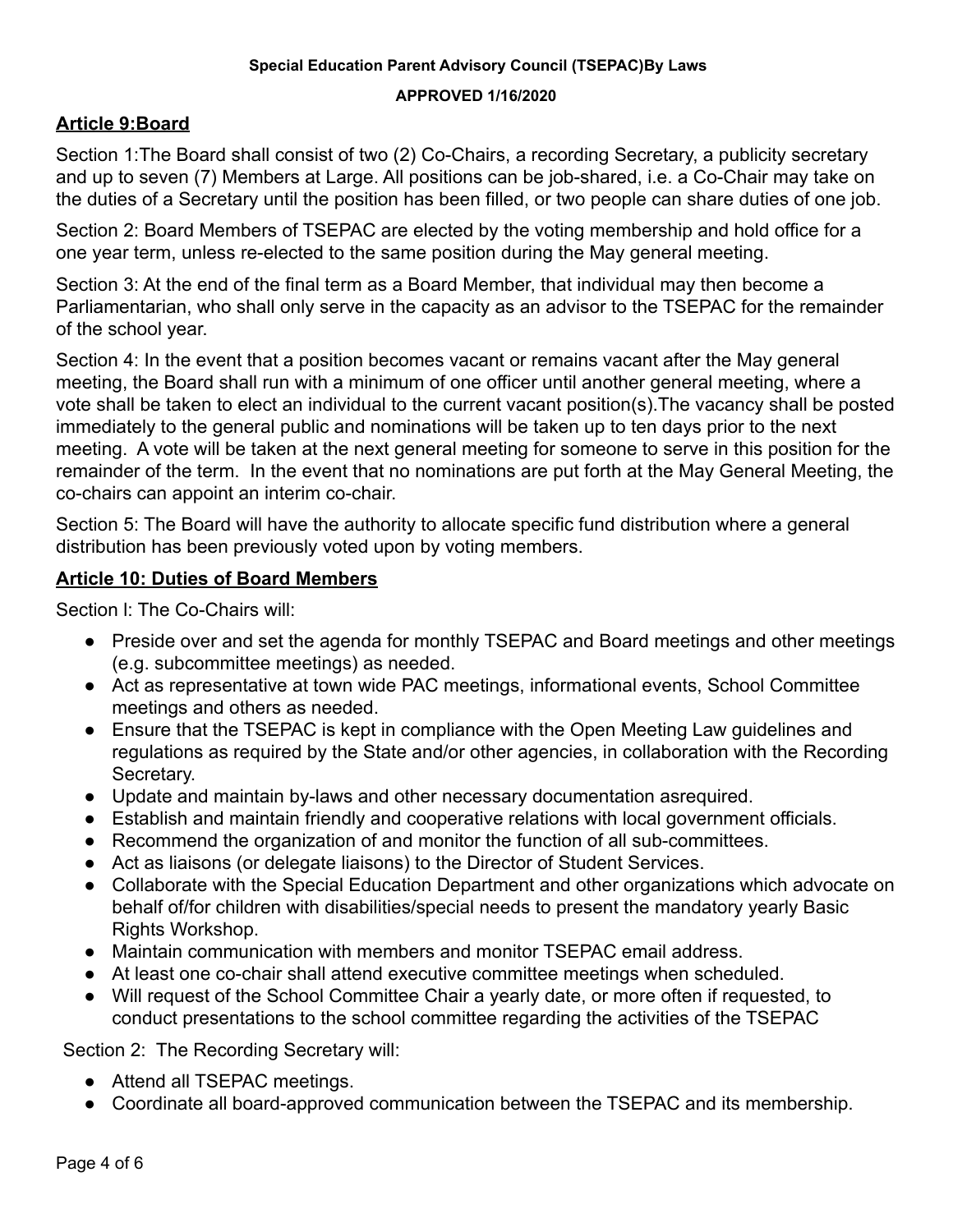#### **APPROVED 1/16/2020**

- File agenda for TSEPAC meetings with the Town Clerk in accordance with the Open Meeting Law guidelines and regulations.
- Type, print and distribute agenda and sign-in sheets, record the minutes of Board and general meetings and file such minutes with the Town Clerk in accordance with the Open Meeting Law guidelines and regulations.
- Prepare and file a facilities request form for meeting space.
- Prepare periodic reports for the Special Education Administration or School Committee regarding TSEPAC activities, programs and needs.
- Able to attend special education executive meetings as needed, as one of the two board members.

Section 3: The Publicity Secretary will

- Attend all TSEPAC meetings.
- Update and maintain the TSEPAC website.
- Monitor and post news to the TSEPAC Facebook page.
- Promote TSEPAC events and meetings within the community and school district in consultation with board members.
- Able to attend special education executive meetings as needed, as one of the two board members.
- Collect and review all correspondence of the TSEPAC.
- Send out periodic informational emails to TSEPAC membership
- Will perform recording secretary duties in the event the recording secretary is absent from a meeting

Section 4:The Parents-at-Large (a.k.a. Parent Liaisons) will:

- Bring concerns/questions/needs of the school(s) he/she represents to the TSEPAC Board for discussion and actions.
- Communicate TSEPAC information to the school(s) he/she represents
- Work with the other Board members to conduct forums and presentations (including professional speaker presentations) to the general membership.
- Work to ensure that TSEPAC brochures are copied and distributed to each school and are kept in ample supply.
- Try to attend all TSEPAC meetings as well as the PAC meetings of the school he/she represents.
- Able to attend special education executive meetings, as needed, as one of the two board members.

Section 5: Subcommittees shall be created as needed. The subcommittee shall

be made up of volunteers or willing nominees accepted by a simple majority vote of members present at a general meeting. Each subcommittee shall be charged with reporting back its activities to the Board and general membership as requested. Subcommittee tasks can include, but are not limited to school safety, transportation, civil rights compliance or other matters of general interest to the TSEPAC.